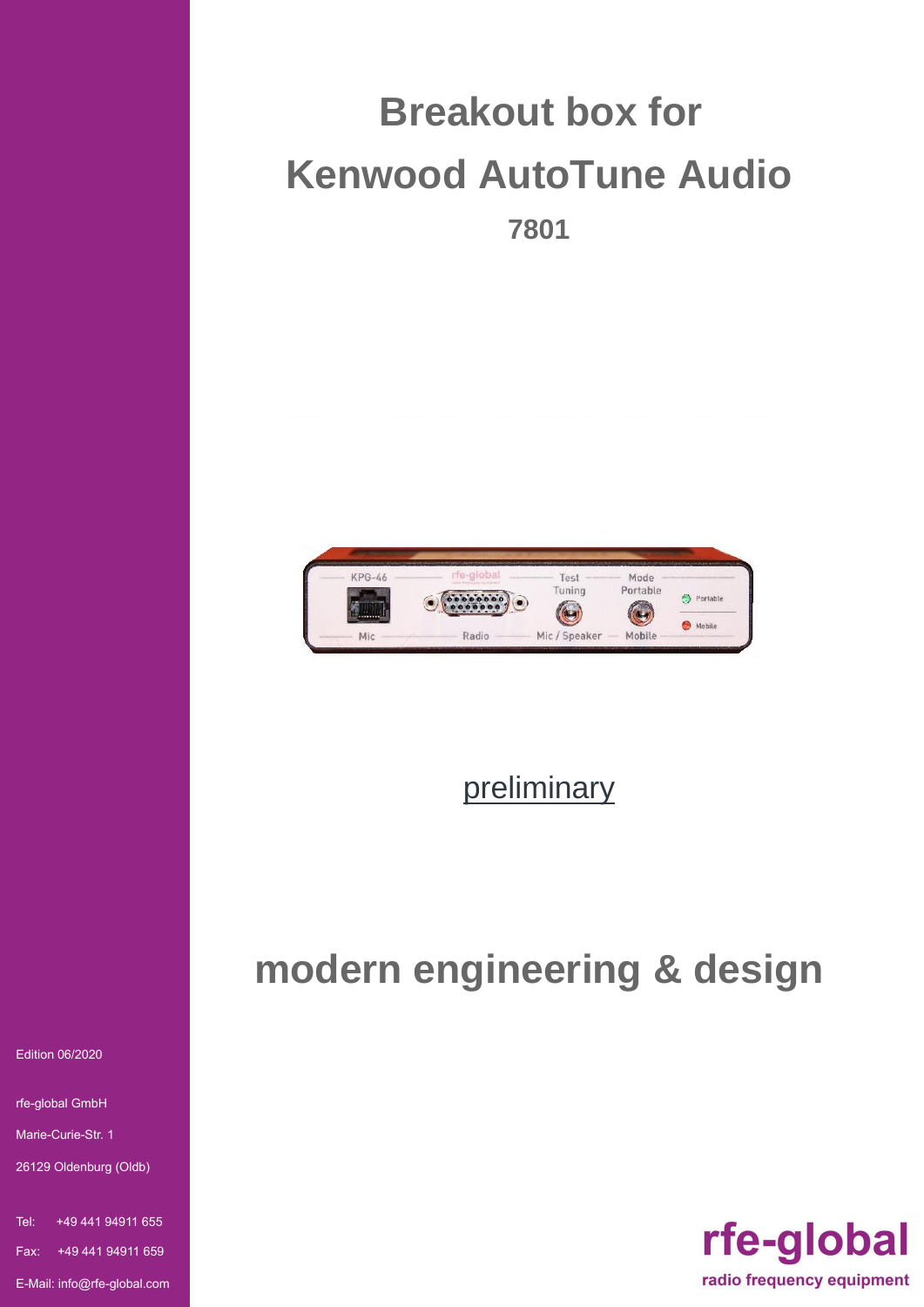### **Breakout box for Kenwood AutoTune Audio**

A Breakout box is a device that splits an electric multicable line into several compound connectors. It allows remote switching and signal injection/outputs for radio performance checks.

The Breakout box for Kenwood is a product designed for all Kenwood two-way portable radios as well as mobile radios currently serviced by the FREEDOM R8000 Series Communication System Analyzer using the R8-AT-KWNX option (AutoTune for Kenwood NX and NX-3000/5000 Series).

| Operator ID                             | Activity | Test                    | Radio Make & Model<br>Harris: XG-100 Mobile    | <b>Use rotary</b>                     |
|-----------------------------------------|----------|-------------------------|------------------------------------------------|---------------------------------------|
| Date / Time                             | π        |                         | <b>Harris: XL Portable</b><br>BKRelm: KNG-P150 | knob or arrow<br>keys to select.<br>w |
| <b>Model Number</b>                     | ▬        |                         |                                                | <b>Activity</b>                       |
| Serial Number                           | ٠<br>r   |                         |                                                | <b>Toggle Test</b><br>Selection       |
| Ö<br><b>Test Only</b><br>Test and Align | н<br>г   |                         |                                                | <b>Select All</b>                     |
|                                         |          |                         |                                                |                                       |
|                                         |          |                         |                                                | More<br>$1$ of $2$                    |
|                                         |          | <b>Overall Progress</b> |                                                |                                       |

• On the front, it includes a Test/Tuning option, Mic/Speaker option, Radio connector and a KPG-46 Mic connector.



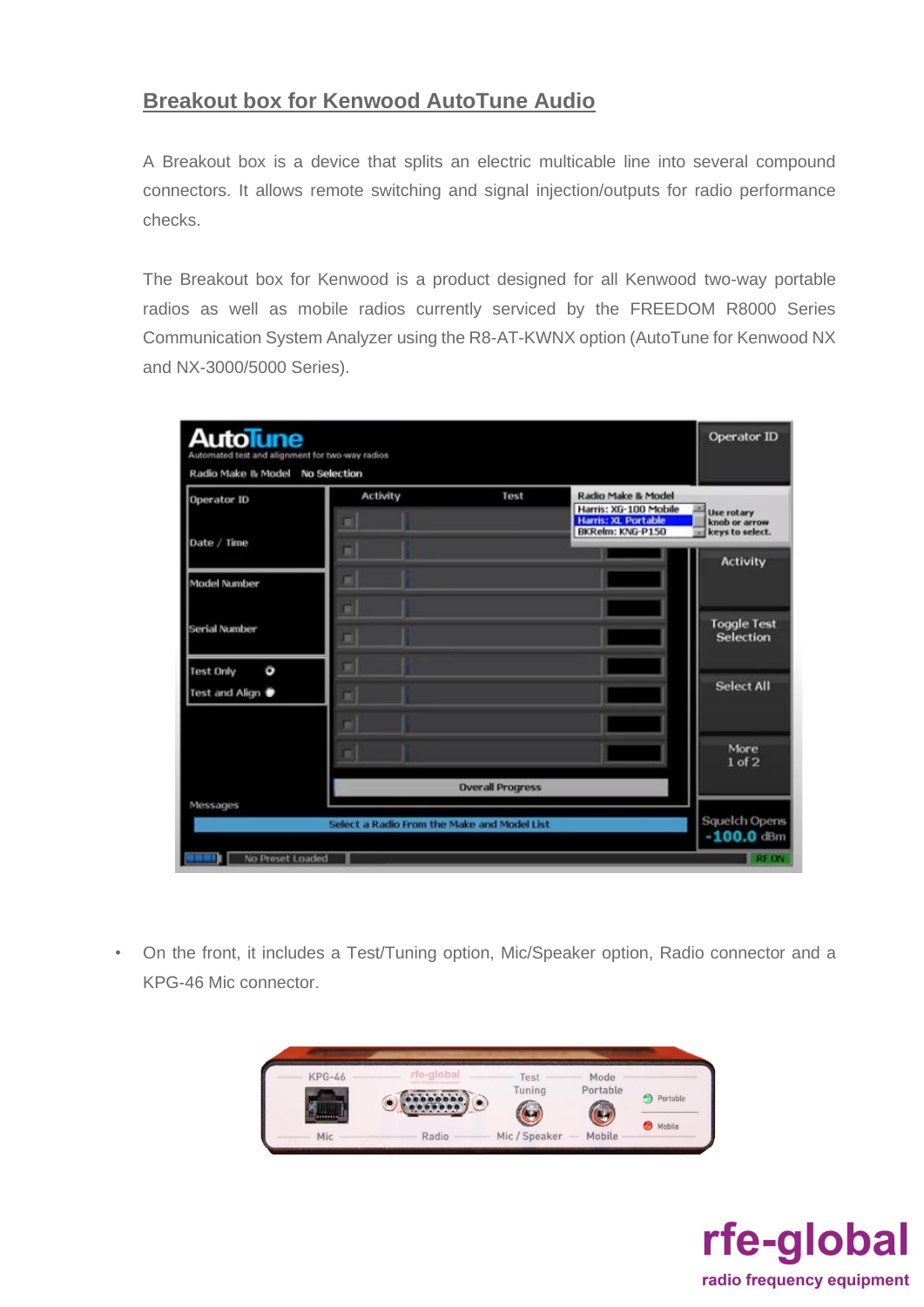• On the back, it includes the ports: BER Data / SMIC, BER CLK/ OPT, AF Out, AG In and PPT/TXD.



## **NX Portable Setup**

- The Breakout box for Kenwood is connected to the radio under test with a specific USB programming cable. This cable connects the signals present at the radio's universal connector, such as the external speaker and external Push-To-Talk (PTT) input, to the Breakout box for Kenwood (Test Set).
- The FREEDOM R8000 Series Communication System Analyzer setup consists of two BNC cables that connects the AF Out from the Test Set to the Meter In port on the Analyzer and the AG In from the Test Set to the Mod In/ Out port from the Analyzer. A USB programming cable or interface cable connects the USB port of the R8000 Analyzer to the Mic port of the Test Set. Additionally, a SMA to type N cable is used to connect the Antenna of the radio under test with the RF In/Out port of the Analyzer. The radio's universal connector is connected to the Radio connector on the Test Set.



#### **NX Portable Test Setup Diagram**